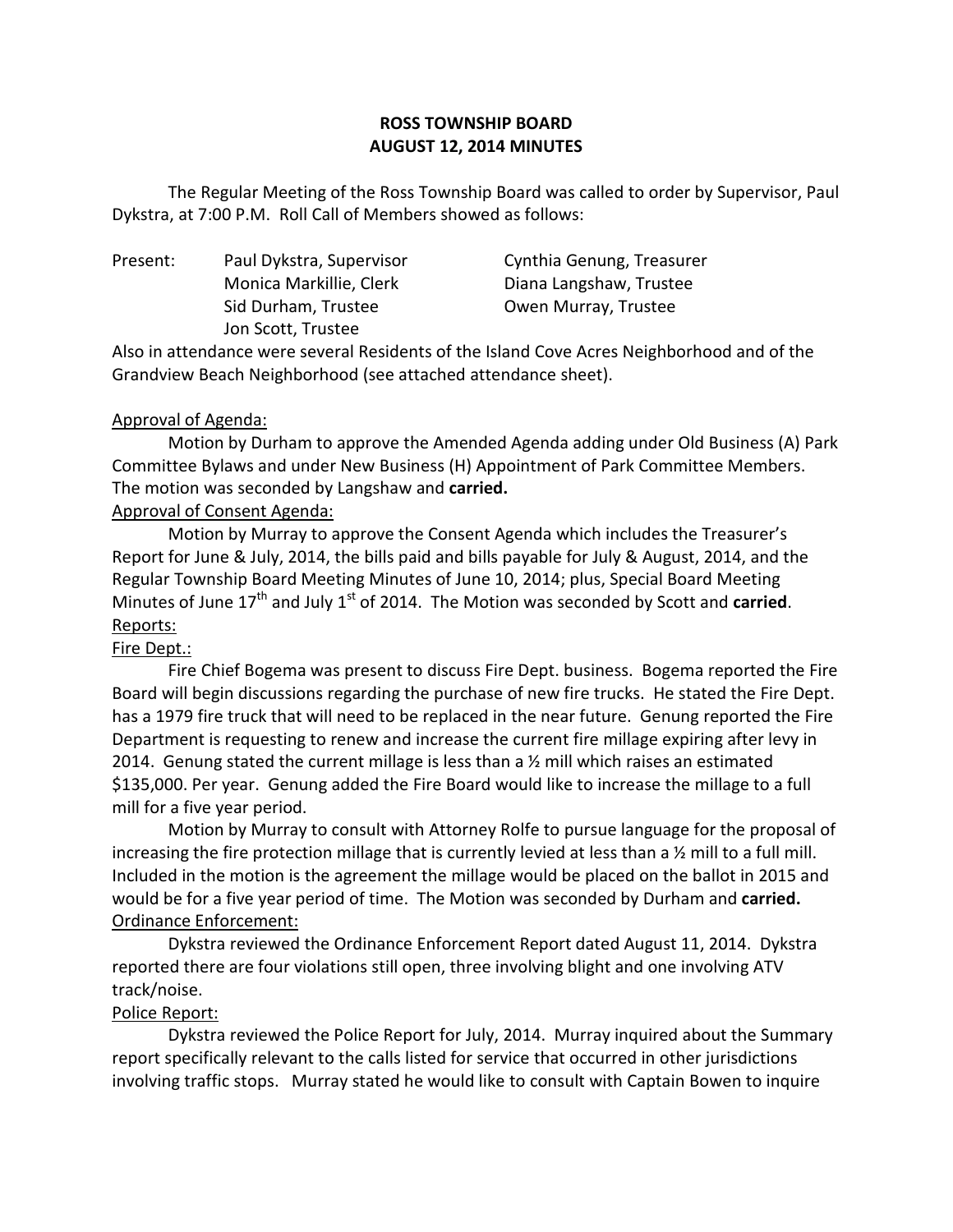about changing the Summary Report to only include service calls that occur within the township.

### Planning Commission: -

 the definition of guest house structures within the township and in the Ross Township Zoning Ordinance. Ordinance.<br>Supervisor Report: Scott provided an update on PC business. Scott reported the PC is currently discussing

 Dykstra introduced himself to the Board Members and Public, noting he was appointed to the Ross Township Supervisor position on August 4, 2014. Dykstra provided an update on current Township Business.

Park Committee Report: Public Comment-Non Agenda Items: No Public Comment Postponed until the September 9, 2014 Board Meeting

Old Business:

**Park Commission Bylaws: New Business:** Postponed until the September 9, 2014 Board Meeting

Approval of Yarrow Fireworks in September:

 Motion by Durham to approve the proposal submitted by Captain Boom Fire Works Company which includes the permit for the display of fireworks at the Yarrow Golf and Conference Center on September 28, 2014; and the permit for the display of fireworks on September 29, 2014 which has been scheduled as an alternate day in the event the September 28, 2014 event is cancelled due to rain. The Motion was seconded by Markillie and **carried.**  Yorkville Concrete Border-Shaw:

 Motion by Langshaw to approve the proposal submitted by Shaw Funeral Home which includes the installation of a concrete border around the Hawk Family Cemetery lot within the Yorkville Cemetery. Included in the motion is the understanding that Brutsche Concrete, the Company preforming **performing** the concrete work, must provide the Township with a copy of their liability insurance. **The motion was seconded by Durham and carried.**  Township Hall Landscaping-Trees:

 Langshaw discussed the issue of the dead trees located on the Township Hall grounds near the road. It was the consensus of the Board to have the trees removed. Bogema recommended the Board avoid planting any new trees along the road as they may block the view of the Firefighters as they drive out of the parking lot. Scott stated he would be willing to volunteer his time to remove the trees and requested Dykstra to arrange a time when they can meet to discuss the matter further.

Resolution 2014-1 Policy and Procedure for Public Inspection and copying of Assessing Records:

 Motion by Murray to approve the Ross Township Resolution 2014-1 which adopts policies and procedures for public inspection and copying of assessing records of Ross Township. The Motion was seconded by Durham. Roll Call Vote showed: Scott-aye, Langshaw- aye, Dykstra-aye, Markillie-aye, Murray-aye and Genung-aye. The vote **carried with all ayes.**  Island Cove Bridge:

 area were present to discuss the condition of the Island Drive Bridge located in the plat of Island Cove Acres. Pejka reported the bridge is part of a private road that crosses a channel and services six residents who live on the island and provides deeded access to all owners within Jim Pejka, President of the Island Cove Plat Association, and Various residents of that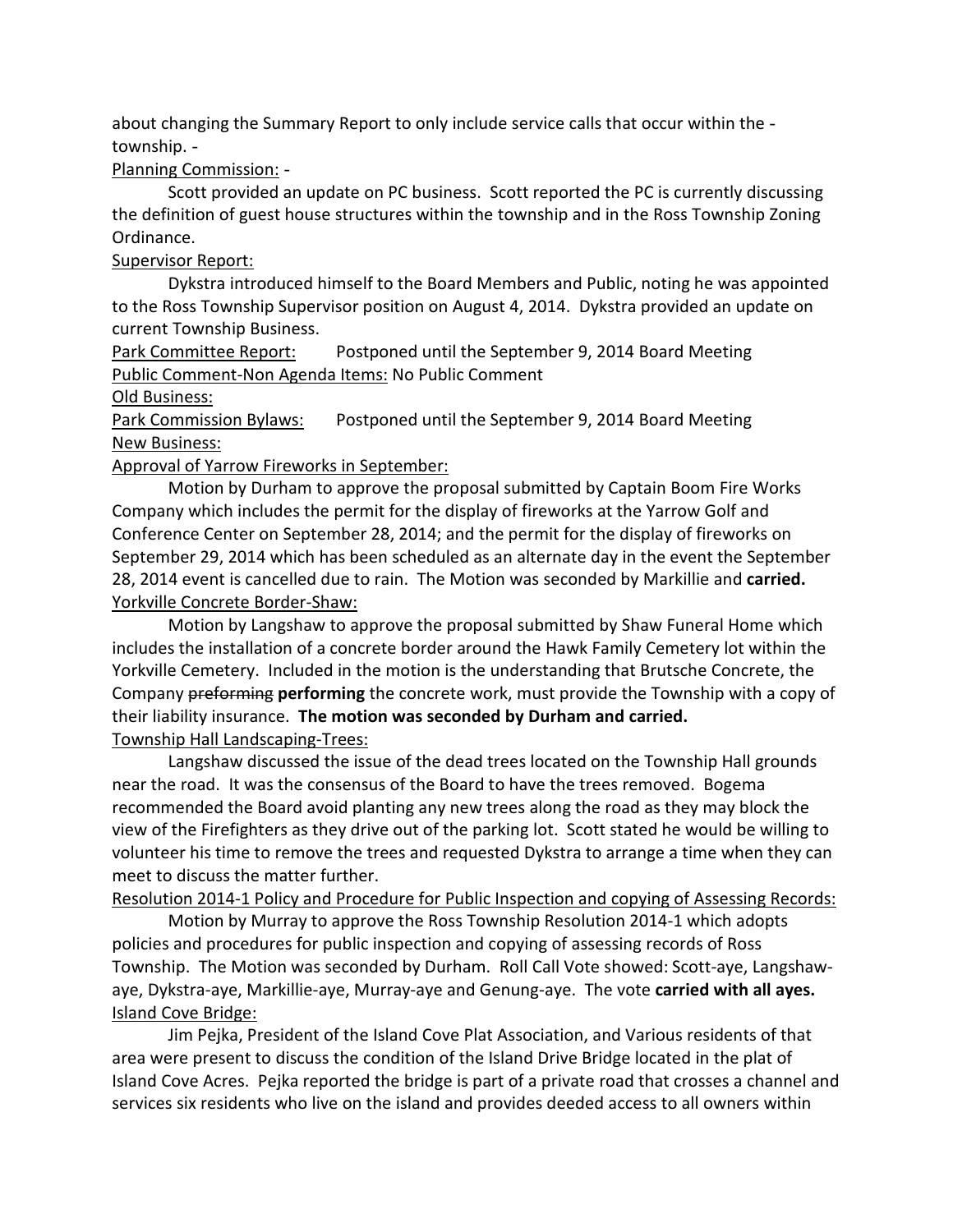the plat. Several Residents expressed concern regarding safety of the bridge. Bogema reported the Fire Department equipment is not permitted to cross the bridge as the bridge doesn't have the load bearing capacity to accommodate a fire truck or ambulance vehicle. Pejka requested new bridge. Christina Hutchings, who is a resident in the Island Cove Plat and also a member of the cost to have a new bridge constructed. Hutchings provided pictures of the current bridge for the board to review and a budget for the proposed bridge project which totals \$100,000. She stated a petition has been circulated and believes the Association has 100% support from the residents who live on the Island and over 51% support from the residents who reside in the common areas within the plat. the Township Board consider establishing a special assessment district to cover the cost of a the Island Cove Association, reported they have received a quote from an engineering firm for

 bridge in advance. Genung stated she would need to consult with the Township Attorney regarding the question stating the Township typically doesn't accept tax payments in advance. Jean Kubiak who resides at 6070 Island Dr. inquired about paying for the cost of the

 Margaret Sayen who resides at 11961 Yorkshire Dr. inquired about the status of the undeveloped lots that are not buildable. She questioned if those parcels would be taxed.

 Association as the payee. The Board considered various assessment options for funding the proposed new bridge. Following extended discussion regarding this matter, it was the consensus of the Board to further research the issue and table the item until the September 9, 2014 Board Meeting. Murray requested the Association Members provide the Board with the estimate submitted by the Engineering Firm for the proposed bridge along with the notarized petition. Genung stated she will contact the Township Attorney to request information regarding the various questions raised at the meeting. Scott discussed the development of an assessment that would name the Island Cove

### ATV Noise-South Gull Lake Dr.

 within the Grandview Beach Plat were present to discuss an issue involving ATV's. Zamora reported the ATV's are being raced around a track at night on the Devrou's Property and have become a nuisance due to the noise. Dan Margules who resides at 861 S. Gull Lake Dr. reported the ATV's are being driven on his property. Margules expressed concern regarding safety and liability. Sean Devrou and Cathi Devrou, owners of the property where the ATV's use is occurring, stated they were not aware of the issue until they received a letter from the Ordinance Enforcement Officer indicating the violation. Devrou stated they have allowed ATV use on their property however, stated they were not aware of the issue involving racing of the ATV's at night. Following extended discussion, the Board suggested to have no trespassing signs posted in the area where the trespassing and racing of the ATV's occur. Sean Devrou accepted full responsibility for the issues associated with ATV use on his property and reported he will follow through to ensure it does not continue. Rebecca Harvey Invoice: Katie Zamora who resides at 8093 Yorkville Lane and various residents who reside

 for the month of June, 2014. Genung questioned the charge for General Communications with the township staff. Murray recommended having the inquiries regarding Rebecca's billing directed to Planning Commission Chair, Jim Lauderdale. The Board reviewed an invoice submitted by Rebecca Harvey for planning services dated